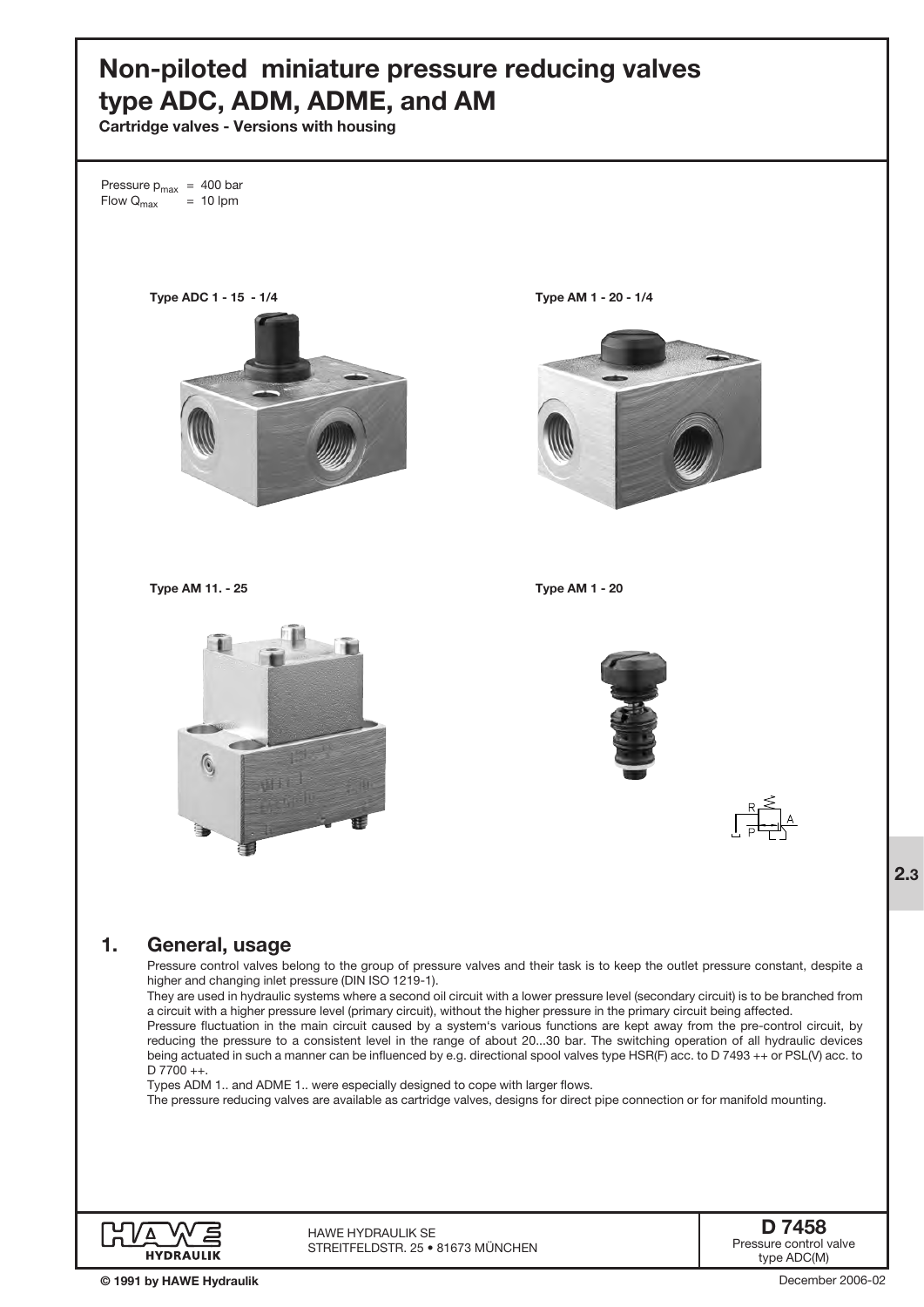# 2. Types available, main data

| Coding, Symbol<br>Housing design |                                    |               | max. pressure (bar)               |         | Flow           | Sectional views and symbols<br>(examples) |  |  |
|----------------------------------|------------------------------------|---------------|-----------------------------------|---------|----------------|-------------------------------------------|--|--|
| Screw-in<br>cartridge            | for direct pipe                    | for manifold  | Outlet A<br>(Recomm. value) $2$ ) | Inlet P |                |                                           |  |  |
|                                  | connection                         | mounting      | $p_A \pm$ approx. 15%             | $p_{E}$ | $Q_{A max}$    |                                           |  |  |
|                                  |                                    |               | (bar)                             | (bar)   | (lpm)          |                                           |  |  |
| <b>ADC 1 - 15</b>                | ADC 1 - 15 - 1/4                   | ---           | 18                                |         |                | Type ADC 1 - 15                           |  |  |
| <b>ADC 1 - 25</b>                | ADC 1 - 25 - 1/4                   | ---           | 30                                | 315     | 2              |                                           |  |  |
| ADC 1 K - 25 <sup>1</sup> )      | ADC 1 K - 25 - 1/4 <sup>1</sup> )  | ---           | 25                                |         |                |                                           |  |  |
| AM 1 - 20                        | AM 1 - 20 - 1/4                    | ---           | 20                                | 400     | $\overline{2}$ |                                           |  |  |
| AM 1 - 25                        | AM 1 - 25 - 1/4                    | $---$         | 25                                |         |                |                                           |  |  |
| ---                              | ---                                | AM 11 F - 5   | 5                                 |         |                |                                           |  |  |
| ---                              | ---                                | AM 11 F - 10  | 10                                | 400     | 2              |                                           |  |  |
| ---                              | ---                                | AM 11 F - 15  | 15                                |         |                | А                                         |  |  |
| ---                              | ---                                | AM 11 F - 20  | 20                                |         |                |                                           |  |  |
| AM 1 E - 20                      | AM 1 E - 20 - 1/4                  | AM 11 E - 20  | 20                                |         |                |                                           |  |  |
| AM 1 E - 25                      | AM 1 E - 25 - 1/4                  | AM 11 E - 25  | 25                                |         |                | Type AM 1 - 20 - 1/4                      |  |  |
| AM 1 E - 30                      | AM 1 E - 30 - 1/4                  | AM 11 E - 30  | 30                                | 400     | 2              |                                           |  |  |
| AM 1 E - 35                      | AM 1 E - 35 - 1/4                  | AM 11 E - 35  | 35                                |         |                |                                           |  |  |
| AM 1 E - 40                      | AM 1 E - 40 - 1/4                  | ---           | 40                                |         |                |                                           |  |  |
| AM 1 D - 40                      | AM 1 D - 40 - 1/4                  | ---           | 40                                |         |                |                                           |  |  |
| AM 1 D - 45                      | AM 1 D - 45 - 1/4                  | ---           | 45                                |         |                |                                           |  |  |
| AM 1 D - 50                      | AM 1 D - 50 - 1/4                  | ---           | 50                                | 400     | 2              | R<br>ىل<br>l P                            |  |  |
| AM 1 D - 55                      | AM 1 D - 55 - 1/4                  | ---           | 55                                |         |                |                                           |  |  |
| AM 1 D - 60                      | AM 1 D - 60 - 1/4                  | ---           | 60                                |         |                |                                           |  |  |
| AM 1 C - 60                      | ---                                | AM 11 C - 60  | 60                                |         |                | A                                         |  |  |
| AM 1 C - 70                      | ---                                | AM 11 C - 70  | 70                                |         |                |                                           |  |  |
| AM 1 C - 80                      | ---                                | AM 11 C - 80  | 80                                | 400     | 2              |                                           |  |  |
| AM 1 C - 90                      | ---                                | AM 11 C - 90  | 90                                |         |                | Type AM 11 E - 25                         |  |  |
| AM 1 C - 100                     | ---                                | AM 11 C - 100 | 100                               |         |                |                                           |  |  |
| ---                              | ADM 1 - 15                         | ---           | 15                                |         |                |                                           |  |  |
| ---                              | ADM 1 - 20                         | ---           | 25                                |         |                |                                           |  |  |
| ---                              | <b>ADM 1 - 30</b>                  | ---           | 28                                | 315     | 8              | P                                         |  |  |
|                                  | <b>ADM 1 - 40</b>                  |               | 40                                |         |                | R                                         |  |  |
| $---$                            | <b>ADM 1 - 50</b>                  | ---           | 50                                |         |                |                                           |  |  |
| ---                              | <b>ADM 1 - 70</b>                  | ---           | 70                                | 315     | 10             | P.<br>$\overline{R}$                      |  |  |
| <b>ADME 1 - 15</b>               | <b>ADM 1 K - 15</b> <sup>1</sup> ) | ---           | 15                                |         |                |                                           |  |  |
| <b>ADME 1 - 20</b>               | $---$                              | ---           | 20                                |         |                |                                           |  |  |
| <b>ADME 1 - 30</b>               | ---                                | ---           | 30                                | 315     | 8              |                                           |  |  |
| <b>ADME 1 - 50</b>               | ---                                | ---           | 50                                |         |                |                                           |  |  |
| <b>ADME 1 - 70</b>               | ---                                | ---           | 70                                |         |                |                                           |  |  |

<sup>1</sup>) Adjustable version (adjustment by means of tools, see section 4).

The specified pressure  $p_A$  represents the max. pressure setting,  $p_{min}$  approx. 5 bar 2) For notes regarding the pressure adjustment, see section 3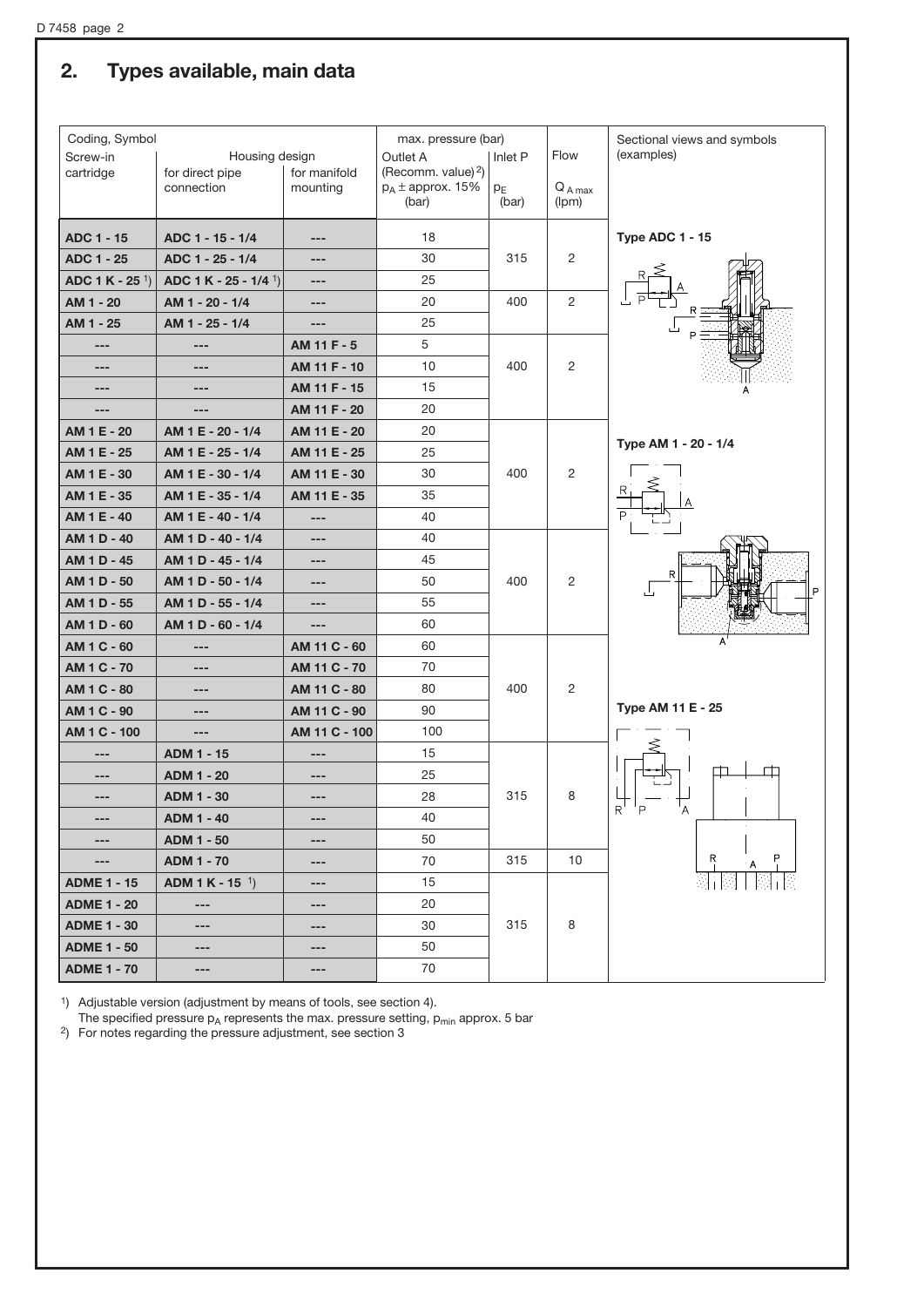## 3. Other characteristic data

| Designation                | Directly controlled pressure control valve with overdrive compensation                                                                                                                                                                                                                                                                                                                                                                                         |                   |                                                                                                                                                                                                                                                                                                                                                                                                                                                            |          |                               |       |         |          |  |  |
|----------------------------|----------------------------------------------------------------------------------------------------------------------------------------------------------------------------------------------------------------------------------------------------------------------------------------------------------------------------------------------------------------------------------------------------------------------------------------------------------------|-------------------|------------------------------------------------------------------------------------------------------------------------------------------------------------------------------------------------------------------------------------------------------------------------------------------------------------------------------------------------------------------------------------------------------------------------------------------------------------|----------|-------------------------------|-------|---------|----------|--|--|
| <b>Type</b><br>Spool valve |                                                                                                                                                                                                                                                                                                                                                                                                                                                                |                   |                                                                                                                                                                                                                                                                                                                                                                                                                                                            |          |                               |       |         |          |  |  |
| Material                   | Screw-in cartridge:<br>Housing:                                                                                                                                                                                                                                                                                                                                                                                                                                |                   | Screw nitrided<br>Hole diamond-honed<br>Regulator piston made of stainless steel (type ADC 1, AM 1(11))<br>bearing steel (type ADM), case-hardened and polished.<br>Bore and piston polish-deburred<br>Control edges feature optimum resistance to wear caused by the erosion and<br>cavitation effect of the fluid in flux.<br>Zinc galvanized; This together with the nitrous hardened components ensures a<br>good corrosion protection of the surface. |          |                               |       |         |          |  |  |
| Connection                 | Cartridge valve:<br>Housing version:                                                                                                                                                                                                                                                                                                                                                                                                                           |                   | Mounting hole, see unit dimensions section 4.1<br>Direct pipe connection design (G 1/4 ISO 228/1 (BSPP) and DIN 3852 E)<br>Manifold mounting design (hole pattern, see section 4.2)                                                                                                                                                                                                                                                                        |          |                               |       |         |          |  |  |
| Installation position      | Any                                                                                                                                                                                                                                                                                                                                                                                                                                                            |                   |                                                                                                                                                                                                                                                                                                                                                                                                                                                            |          |                               |       |         |          |  |  |
| Flow direction             | Operating direction<br>Free return<br>Over drive                                                                                                                                                                                                                                                                                                                                                                                                               |                   | $P\rightarrow A$<br>$A \rightarrow P$ only permissible to limited extent, see $\Delta p$ -Q-characteristic<br>$A \rightarrow T(R)$ see $p_A - Q_A$ curve below                                                                                                                                                                                                                                                                                             |          |                               |       |         |          |  |  |
| Port P and A<br>R          | max. 20 bar                                                                                                                                                                                                                                                                                                                                                                                                                                                    | see table, pos. 2 |                                                                                                                                                                                                                                                                                                                                                                                                                                                            |          |                               |       |         |          |  |  |
| Leakage oil                | Type ADC 1(K) -  = approx. 0.5 lpm at $p_E \approx 300$ bar<br>Type AM 1(E, D, C) -<br>$ADM(E)$ 1-<br>AM 11<br>= approx. 0.1 lpm at $p_F \approx 300$ bar<br>(depends largely on thread tolerance)                                                                                                                                                                                                                                                             |                   |                                                                                                                                                                                                                                                                                                                                                                                                                                                            |          |                               |       |         |          |  |  |
| Mass (weight) approx. g    | <b>Type</b>                                                                                                                                                                                                                                                                                                                                                                                                                                                    |                   | ADC 1 -    ADC 1K - 25                                                                                                                                                                                                                                                                                                                                                                                                                                     | $AM1 - $ | AM 1E -<br>AM 1D -<br>AM 1C - | AM 11 | ADM 1 - | ADME 1 - |  |  |
|                            | Screw-in<br>cartridge                                                                                                                                                                                                                                                                                                                                                                                                                                          | 30                | 45                                                                                                                                                                                                                                                                                                                                                                                                                                                         | 30       | 70                            | ---   | ---     | 50       |  |  |
|                            | Housing<br>design                                                                                                                                                                                                                                                                                                                                                                                                                                              | 320               | 340                                                                                                                                                                                                                                                                                                                                                                                                                                                        | 340      | 380                           | 200   | 350     | $ -$     |  |  |
| Pressure fluid             | Hydraulic fluid (DIN 51524 table 1 to 3); ISO VG 10 to 68 (DIN 51519)<br>Viscosity range: min. 4; max. 800 mm <sup>2</sup> /sec;<br>Optimal operation range: 10200 mm <sup>2</sup> /sec<br>Also suitable are biodegradable pressure fluids of the type HEPG (Polyalkylenglycol) and HEES<br>(synth. Ester) at operation temperatures up to $+70^{\circ}$ C.                                                                                                    |                   |                                                                                                                                                                                                                                                                                                                                                                                                                                                            |          |                               |       |         |          |  |  |
| Temperature                | Ambient: -40+80°C<br>Fluid: -25+80°C, pay attention to the viscosity range!<br>Start temperature down to -40°C are allowable (Pay attention to the viscosity range during start!), as<br>long as the operation temperature during consequent running is at least 20K (Kelvin) higher.<br>Biodegradable pressure fluids: Pay attention to manufacturer's information. With regard to the<br>compatibility with sealing materials do not exceed $+70^{\circ}$ C. |                   |                                                                                                                                                                                                                                                                                                                                                                                                                                                            |          |                               |       |         |          |  |  |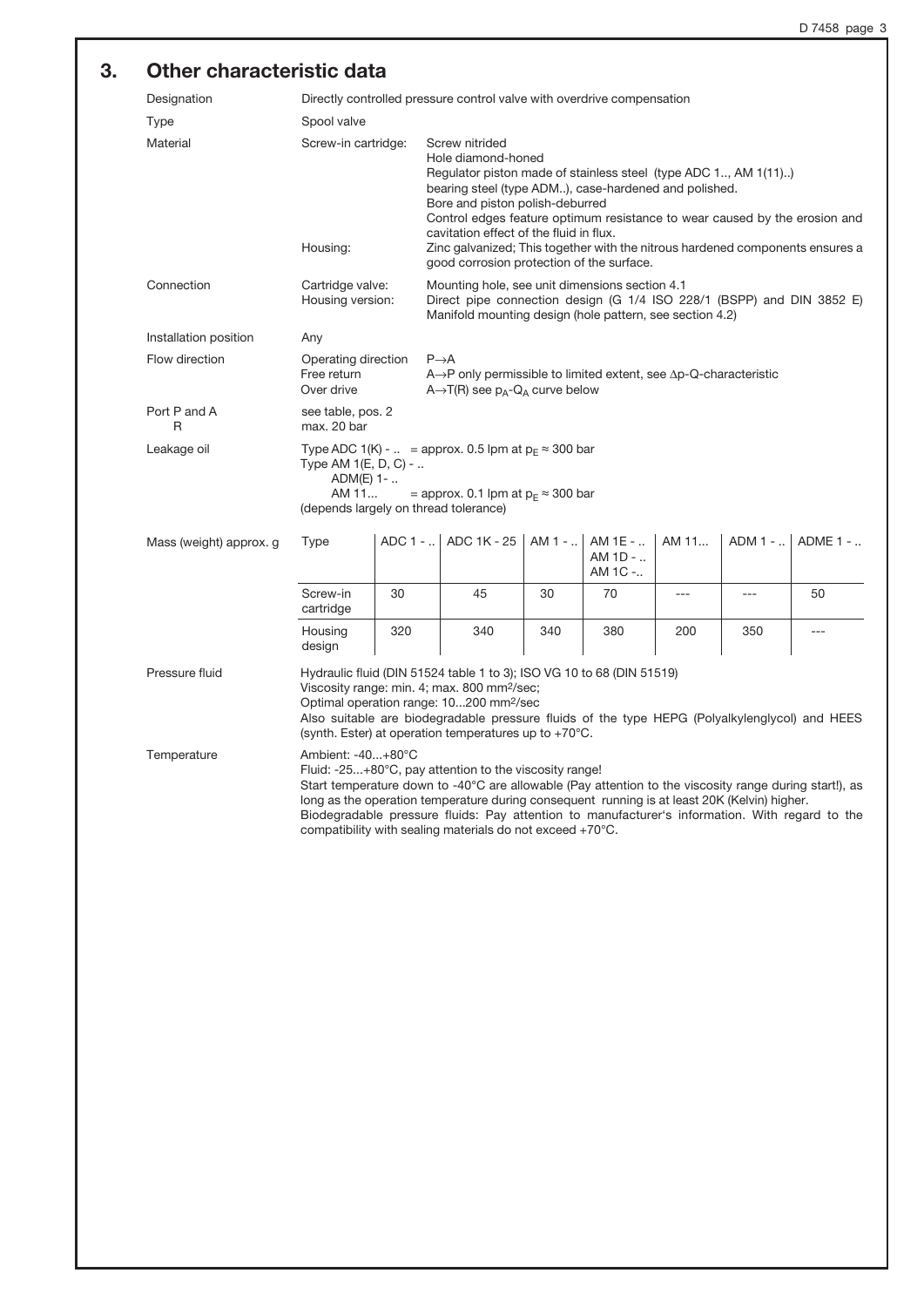

Pressure adjustment via washers

| Type                 | AM 1 E - 2040<br>$AM1D - 4060$<br>AM 11 E(F) -                  | $AM1C - $<br>$AM 11 - $                                        | ADM 1 - 2030<br>ADME 1 - 2030<br>ADME 1 - 5070                                  |
|----------------------|-----------------------------------------------------------------|----------------------------------------------------------------|---------------------------------------------------------------------------------|
| Washer<br>(HAWE-No.) | 7625 525<br>(per washer 0.75 mm)<br>approx. $\Delta p = 5$ bar) | 7625 549<br>(per washer 0.4 mm)<br>approx. $\Delta p = 5$ bar) | 7434 006 a 0.5 mm<br>7434 006 b 1.0 mm<br>7434 006 c 2.0 mm<br>(dep. on demand) |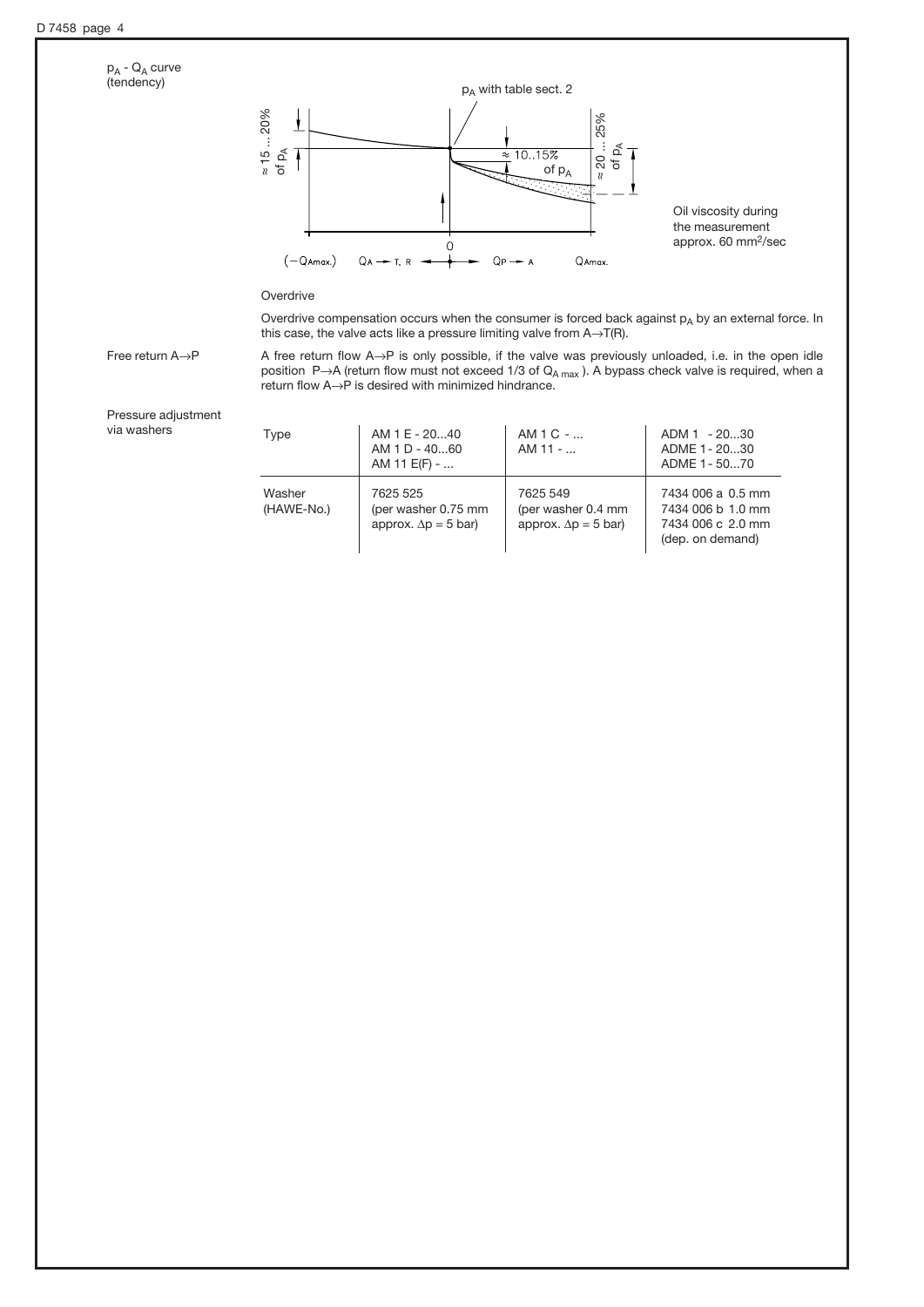$G1/4A$ 

 $\emptyset$ 18

4. Dimensions of units All dimensions are in mm, subject to change without notice!

## 4.1 Screw-in cartridge

## Type ADC 1 - ..

**Torque** 10 Nm

ഗ  $\overline{9}$ 

35,5



Mounting hole for type ADC 1 - .. and ADC 1K - 25



### Mounting hole for type AM 1 - 20(25), AM 1E(D, C) -..





1) ERMETO EOLASTIC-seal (coding: ED R 1/4")

Type AM 1 - 20(25) Type AM 1E(D, C) - ..



Type ADME 1 - ..